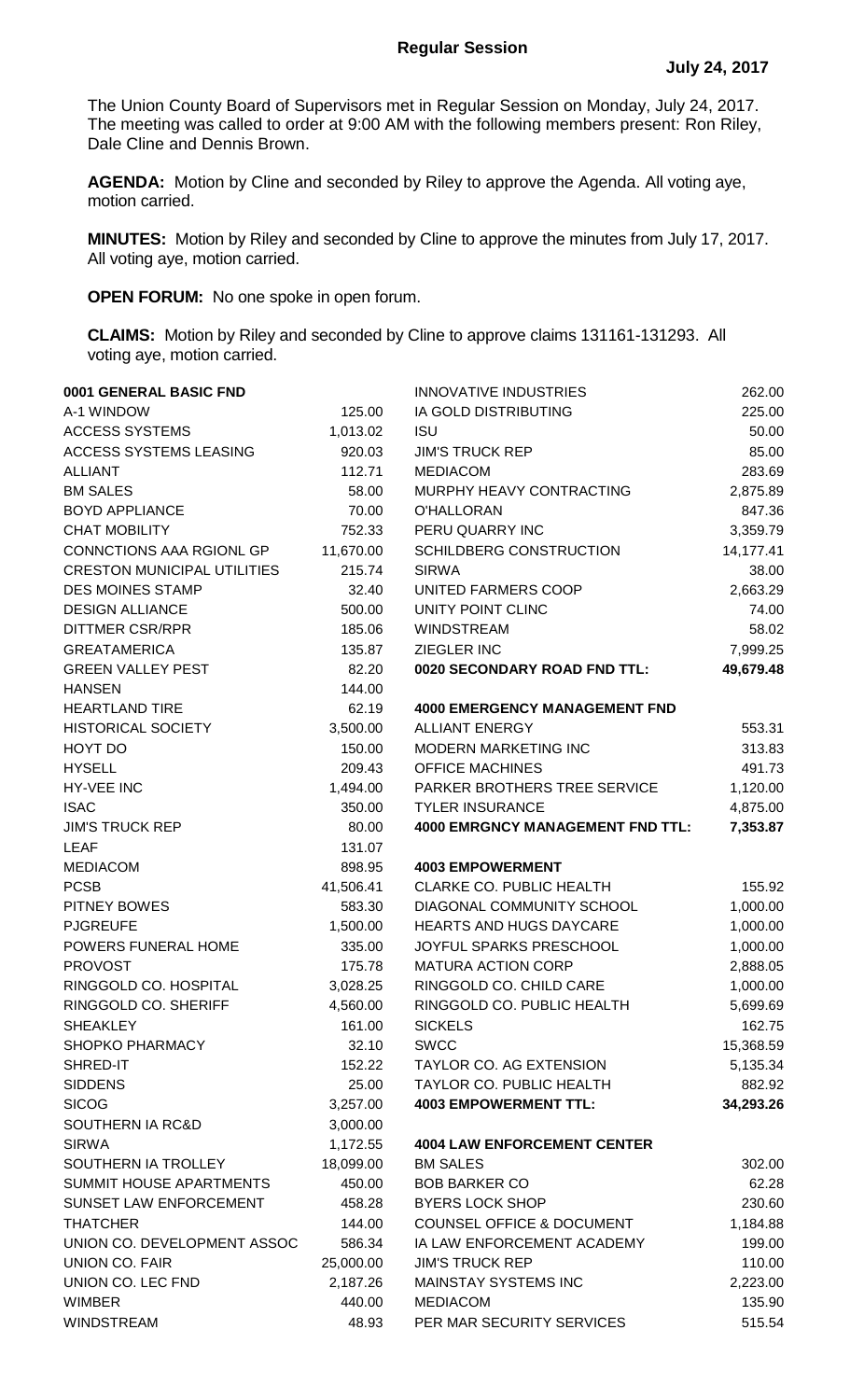| 0001 GENERAL BASIC FND TTL:    | 129,794.42 | <b>VERIZON WIRELESS</b>                 | 440.11     |
|--------------------------------|------------|-----------------------------------------|------------|
|                                |            | <b>WINDSTREAM</b>                       | 798.39     |
| 0002 GEN SUPPLEMENTAL          |            | <b>4004 LAW ENFORCEMENT CENTER TTL:</b> | 6,201.70   |
| IA WORKFORCE DEVELOPMENT       | 1,874.42   |                                         |            |
| <b>MAYNES LAW</b>              | 87.50      | <b>4100 CO. ASSESSMENT EXPENSE</b>      |            |
| STOREY KENWORTHY               | 1,458.46   | <b>BANKERS LEASING CO</b>               | 230.30     |
| <b>TYLER INSURANCE</b>         | 469.00     | <b>MEDIACOM</b>                         | 115.25     |
| 0002 GEN SUPPLEMENTAL TTL:     | 3,889.38   | <b>PUDENZ</b>                           | 143.10     |
|                                |            | <b>WATSON &amp; RYAN PLC</b>            | 721.00     |
| 0011 RURAL SERVICES BASIC      |            | 4100 CO. ASSESSMENT EXPENSE TTL:        | 1,209.65   |
| AG SOURCE LABORATORIES         | 109.00     |                                         |            |
| <b>AGRILAND</b>                | 11,145.73  | <b>4150 SOUTHERN HILLS REGION</b>       |            |
| <b>AGRIVISION</b>              | 579.45     | <b>CHOICE</b>                           | 2,236.48   |
| <b>ALLIANT</b>                 | 44.32      | <b>CIRCLE OF LIFE REHAB</b>             | 12,390.00  |
| <b>CFI TIRE</b>                | 3,374.00   | COUNTRY CARE CENTER CORP.               | 1,144.50   |
| <b>GIBSON MEMORIAL LIBRARY</b> | 22,500.00  | <b>CROSSROADS</b>                       | 23,975.08  |
| <b>HUSBAND</b>                 | 128.17     | <b>FAMILY RESOURCE CENTER</b>           | 2,047.50   |
| <b>MEDIACOM</b>                | 73.13      | <b>GRMC</b>                             | 1,233.00   |
| <b>OFFICE MACHINES</b>         | 71.15      | IA COUNTIES TECH CLEARINGHOUSE          | 27,246.52  |
| PRAIRIE SOLID WASTE            | 20,460.00  | <b>INNOVATIVE INDUSTRIES</b>            | 7,430.67   |
| <b>UNION CO. ENGINEER</b>      | 146.62     | INTEGRATED TELEHEALTH PARTNERS          | 915.00     |
| <b>WASTE MGMT</b>              | 1,062.72   | <b>IA FOCUS</b>                         | 533.00     |
| 0011 RURL SERVICES BASIC TTL:  | 59,694.29  | <b>KENYON &amp; NIELSEN</b>             | 133.74     |
|                                |            | <b>MARY MOSIMAN</b>                     | 5,752.75   |
| 0020 SECONDARY ROAD FND        |            | <b>MAYNES LAW OFFICE</b>                | 252.26     |
| ACCESS SYSTEMS LEASING         | 144.00     | NISHNA PRODUCTIONS INC                  | 53.31      |
| ADAMS CO. ENGINEER             | 2,404.23   | <b>NOSEKABEL</b>                        | 445.08     |
| <b>AGRILAND FS INC</b>         | 5,354.09   | PARTNERSHIP FOR PROGRESS                | 9,000.00   |
| ALLENDER BUTZKE ENGINEERS      | 4,900.00   | PURSUIT OF INDEPENDENCE, INC            | 1,915.18   |
| <b>ALLIANT</b>                 | 105.90     | <b>RAY</b>                              | 90.00      |
| <b>ARAMARK</b>                 | 272.65     | SOUTHERN IA TROLLEY                     | 3,617.60   |
| <b>BAUER BUILT TIRE</b>        | 347.40     | SOUTHWEST IA PLANNING COUNCL            | 76.25      |
| <b>CARTER-WATERS</b>           | 2,124.62   | <b>STERLING HOTEL</b>                   | 72.80      |
| <b>CITY OF LORIMOR</b>         | 28.00      | <b>UNION CO. SHERIFF</b>                | 1,353.32   |
| <b>CRESTON FARM &amp; HOME</b> | 470.68     | VIRTUAL RADIOLOGIC PROF LLC             | 230.40     |
| <b>CULLIGAN</b>                | 12.00      | <b>4150 SOUTHERN HILLS REGION TTL:</b>  | 102,144.44 |
| FASTENAL COMPANY               | 124.12     |                                         |            |
| <b>G&amp;K SERVICES</b>        | 38.80      | <b>4960 SANITARY LANDFILL</b>           |            |
| <b>GRMC</b>                    | 40.00      | <b>CHAT MOBILITY</b>                    | 74.26      |
| <b>GUNSOLLEY</b>               | 282.24     | TREASURER STATE OF IA                   | 165.00     |
| <b>HYSELL</b>                  | 32.05      | <b>4960 SANITARY LANDFILL TTL:</b>      | 239.26     |
|                                |            |                                         |            |

## **GRAND TTL: 394,499.75**

**ENGINEER:** Zach Gunsolley, Union County Engineer, presented and discussed the weekly maintenance activity report. **Utility Permit:** Motion by Riley and seconded by Cline to approve the Utility Permit with Windstream to place/bore 12 pair cable from Cherry Street Road to 1629 190<sup>th</sup> Street. All voting aye, motion carried. Utility Permit: Motion by Riley and seconded by Cline to approve the Utility Permit with SIRWA for a new service line in Section 33 of Union Township. All voting aye, motion carried. **Resolution #2 Bridge Posting:** Motion by Riley and seconded by Cline to approve Resolution #2 Bridge Posting: WHEREAS, Union County bi-annually completes an inspection of all bridges on the Secondary Road System of Union County and WHEREAS, part of this inspection involves the recalculation of the safe load capacity of any structure showing remarkable deterioration of the structural components of that structure and WHEREAS, that structural evaluation has resulted in the recommendation to reduce the safe load capacity that can be supported by certain structures, NOW, THEREFORE BE IT RESOLVED by the Union County Board of Supervisors on the 24<sup>th</sup> day of July, 2017 as proved in Sections 321.471, 321.472 and 321.473, Code of Iowa to erect/or maintain weight limit signs in advance of the following bridges located on the Federal Aid, Farm-to-Market, and Local Secondary Road Systems. (Bridge Classification Report is on file at the Auditor's office, Secondary Roads office and on the Union County Website under the Secondary Roads). Roll call vote: Riley aye, Cline aye, Brown aye, motion carried. **Resolution #3 Real Estate Acquisition:** Motion by Cline and seconded by Riley to approve Resolution #3 Real Estate Acquisition: WHEREAS on the 24th day of July 2017 the Union County Board of Supervisors has established a new Real Estate Acquisition Policy for the year of 2017. Real Estate: The Current average